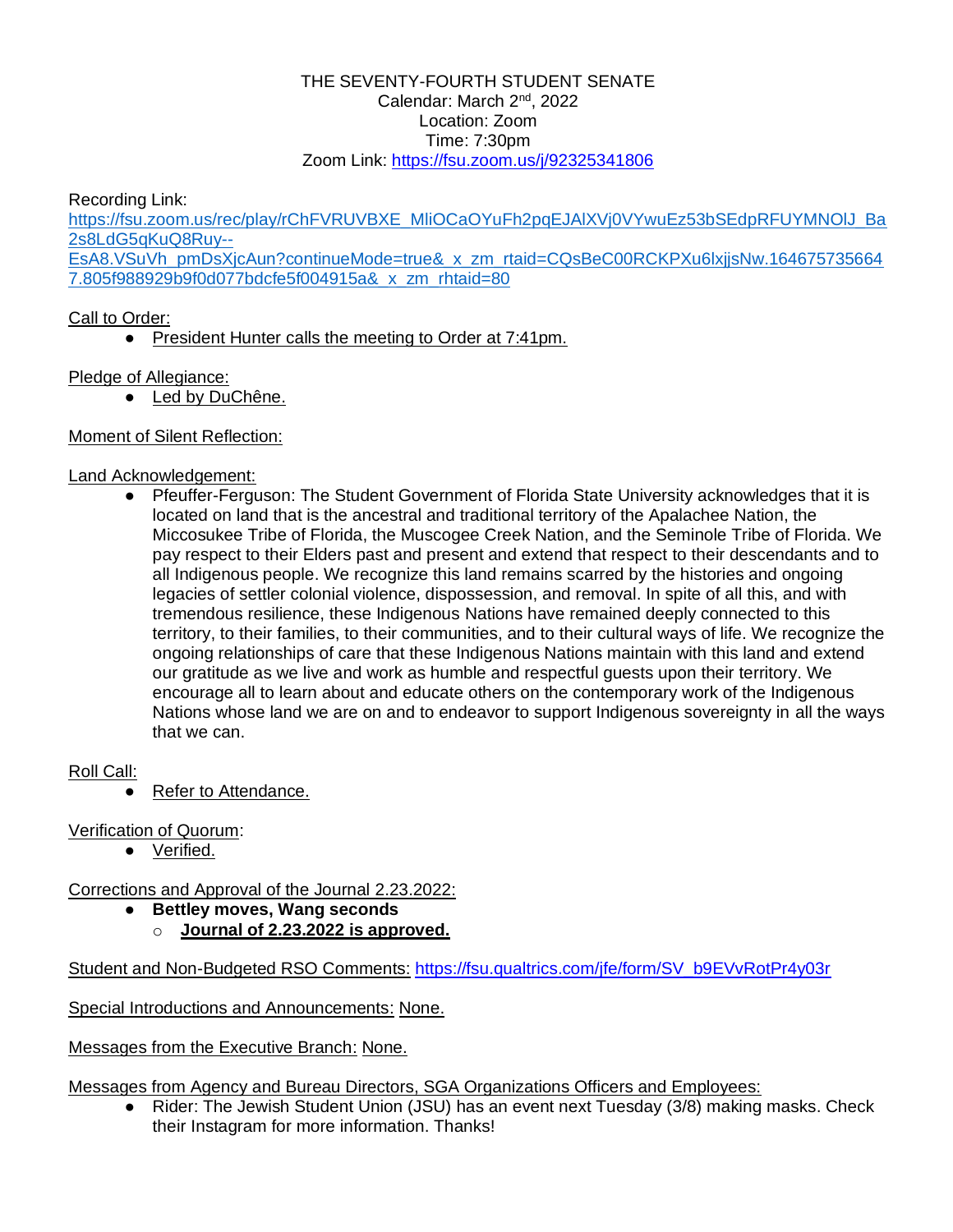● Women Student Union Membership Coordinator: Happy Women's History Month. We have a lot of events planed this month. Tomorrow (3/3) we are having a substance abuse intervention training from 6pm to 8pm at the BSU House. On Tuesday, March  $8<sup>th</sup>$  we are having a defense training from 6pm to 8pm with the FSUPD at the BSU House. The next Market Wednesday (3/9) we will be highlighting women in STEM. That's all.

Messages from the Executive Cabinet: None.

Messages from the Class Councils: None.

Messages from the Congress of Graduate Students: None.

Messages from the Judicial Branch: None.

Messages from the Union Board and Student Engagement Ambassadors: None.

Messages from the Campus Recreation Board: None.

Report of the SGA Accounting Office: Remaining Balances: Senate Projects \$5020.22, PAC \$11,610.00, RTAC \$6,327.00, and ORG Fund \$3,000

Report of Senate Liaisons:

- B. Suarez: I am the liaison for the Student Council of Accessibility Advocacy. They are doing a great job at getting members involved. If you know anyone who wants to join, I highly recommend becoming involved.
- Bettley: *RECORDING INAUDIBLE* (00:07:16) HAS a few events coming up which will be hared on their Instagram. They will also be having a big event on Earth Day. If any organizations wish to collaborate please let me know, they are trying to plan the event fairly soon.

### Report of Committees:

- Judiciary
	- o Did not meet this week but will meeting next Tuesday (3/8) at 7pm.
- Internal Affairs
	- $\circ$  Met Monday (2/28) at 7:30pm. We heard candidates for Attorney General and Clerk, and tabled candidate for FLI Director as they did not show up. Next week we will be doing the last of our bureau review presentations followed by deliberations the week after that.
- **Budget** 
	- o Met Tuesday (3/1) at 5pm. We heard and passed Bill 14 which is tabled in Judiciary. We also heard Bill 20 and tabled it in Budget.
- Finance
	- $\circ$  Met Tuesday (3/1), where we tabled Bill 12 and passed Resolution 14.
- Student Life
	- $\circ$  Met last Thursday (2/24) where we tabled and amended Bill 16 and passed Resolution 17.
- **Rules & Calendar** 
	- o Met tonight (3/2) at 5:30pm where we tabled Resolutions 9 and 18 and passed Resolutions 14 and 17 with amendments.

# Senate Confirmations:

Haley Olsen – Veterans Student Union, Assistant Director (1 applicant)

- Opening Statement:
	- $\circ$  Thank you. I apologize that I'm kind of sick. I wanted to thank you for giving me this opportunity. As stated my name is Haley Olsen, I'm a sophomore majoring in Business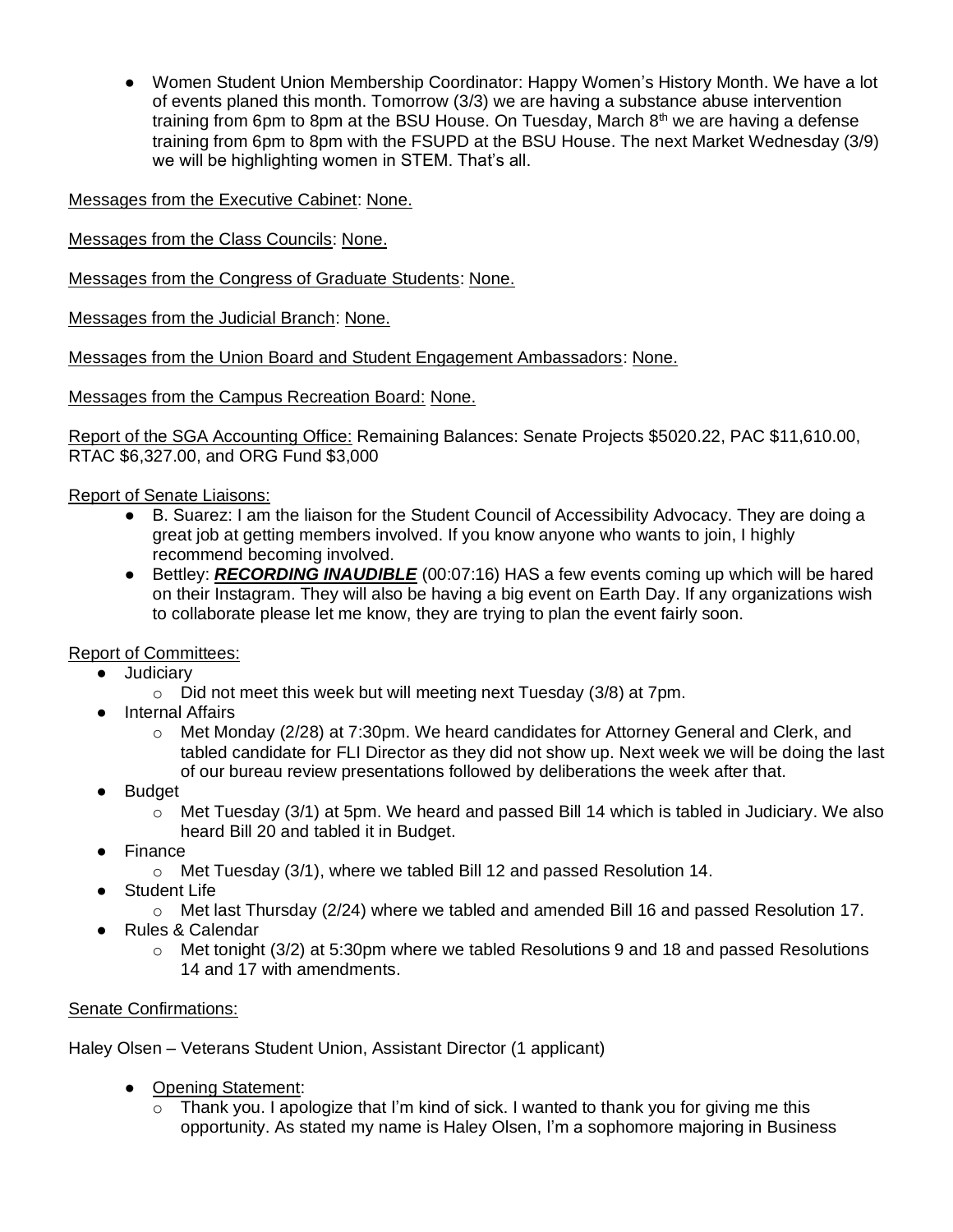Management. My goal Is being an upper-level math educator. My connection to the Veterans Student Union (VSA) is my involvement in the Army - I'm a second year cadet in our Army ROTC program as well as a member as our Simultaneous Membership Program in the Guard with the Combat Engineering Unit. When I began my time at FSU I knew that I wanted to get involved. I found and was immediately drawn to the VSU because of my connections in the military. I think it's important our veterans are a community that I hope to be a part of. This past semester I was their secretary and reposted the Battle of the Bands event - one of our most highly attended and successful events that will become an annual event. For that event, I did a significant portion of the planning and delegated a lot of the assignments, made the schedule, and ran many aspects while the event was actually going on. I believe that I would make a very strong Assistant Director as I have a very hard work ethic and passion with a desire to make things better and provide networking opportunities that provide comrade. I have experience on the board and have already taken on many of the duties of the Assistant Director while he was going through a lot. I'm also financially certified and confident to continue VSU's forward motion. Thank you for considering me.

Khamisi Thorpe – Attorney General (3 applicants)

- Opening Statement:
	- $\circ$  Good evening everyone, my name is Kaminski Thorpe and I use he/him pronouns. A few fun facts, I was born in Jamaica and moved to the US for better education, I hope to become a full-time General Prosecutor, and love to write poems and walks on various trails. I wish to be more present on FSU's campus and attend the law school that makes me removed from campus. I wish to meet people and diversify my friend group while enhancing my skills. I have done mock trials in SGA in the past. I did SGA during my undergrad at USF. I have been doing mock trial for about 5 years now. *RECORDING INAUDIBLE* (00:15:11). I served as a USF Supreme Court Justice during my junior year of undergrad and Attorney General during my senior year. I was responsible for reviewing/drafting contracts with USF while representing SGA officials. I was further responsible for enforcing SGA laws. I am the President of the Public Interest Law Students Association and have leadership experience. I also participated in the trial advocacy clinic and serve on the Election Rules Commission which had hearings this semester. I took my goals for this position straight from the statutes: I hope to establish a permanent task force consisting of law students to ensure law students become more involved on campus. One of my personal goals is that a lot of student have personal legal issues, and something we can do is give pro bono attorneys to give free consultations to students which I hope to bring. I see this role as a resource to Student Government officers rather than someone who is power hungry. I hope to communicate with others first, and I hope to be a tool rather than something you are in opposition to.

Adam Latiff – 74th Student Senate, Clerk (2 applicants)

- Opening Statement:
	- $\circ$  Good evening Senators and the FSU Student Body. My name is Adam Latiff and it is my passion to become your next Senate Clerk. Through the past five years I have built experience by being a youth mayor, a youth commissioner, an Activities Director at an elderly home, as well as fulfill my duties as my high school's Vice President. I've built a character that values good communication, work ethic, organization, and enthusiasm. Now that I've prepared myself, I'm ready to build more and learn new experiences as your Senate Clerk. I will take pride in fulfilling my duties of managing the Calendar and Canvas, and being a messenger between the Senate, Senate Leadership, and the Administration. I am financially certified and am ready to ensure order and certainty in the Senate. I am here to showcase my capabilities while hoping to build relationships and obtain knowledge in these coming months.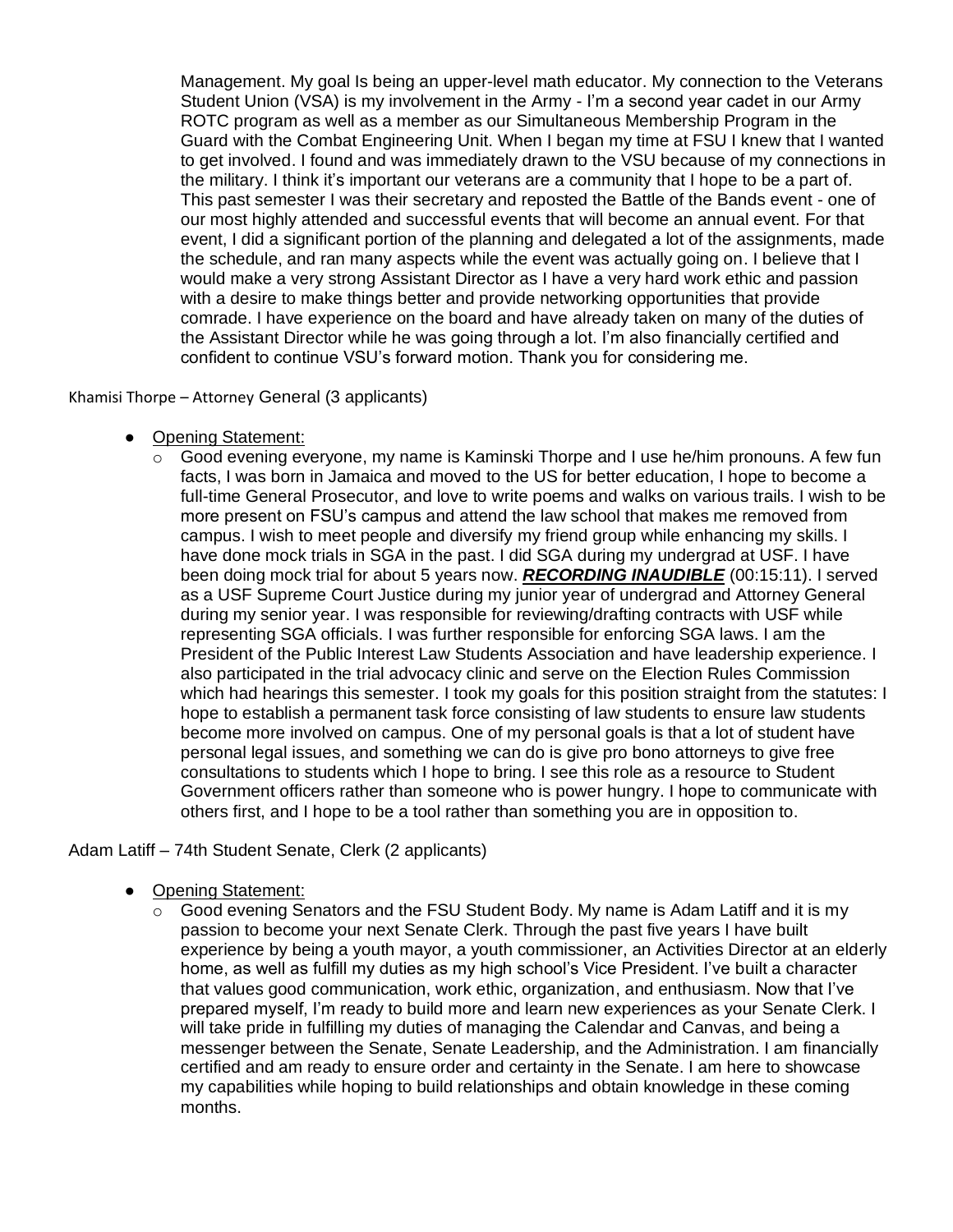- *Questions for all Candidates:*
- Technical Non-Debatable Questions:
	- $\circ$  Wang to Candidate for Attorney General: Do you plan on resigning from the Elections Commission if confirmed?
		- Yes.
	- o DuChêne to Candidate for Senate Clerk: Do you plan on reinstating Legislative Packets prior to the release of the Calendar for Senators.
		- I heard that is needed so I intend to do that.
	- $\circ$  Gonzalez to Candidate for Attorney General: Are you aware that you can only serve this position until inauguration?
		- Yes, I plan to re-apply.
	- o Hockett to Candidate for Attorney General: Are you financially certified?
		- I am the President of a Student Organization so yes, I am.
- General Questioning:
	- $\circ$  Point of Clarification: Pfeuffer-Ferguson: I was looking through statutes the other night and when it comes to Attorney General we found that it was never fully stated that the position of Attorney General only lasts through this Student Body Presidency – the new Student Body President could decide to keep them in the same position, so the Candidate could stay in this role past March with the Inauguration of the new Student Body President, is what I read.
	- $\circ$  Point of Clarification: Lessard: Just to expand on that point by the previous Senator it specifically says that the Attorney General serves at the pleasure of the Student Body President with no official term limits listed. Our understanding of the statutes is that the Attorney General (unless the Student Body President-elect upon his inauguration says otherwise) will continue to serve until he is no longer a student.
	- o Parliamentary Rowan: The Attorney General will serve until their successor is confirmed or at the pleasure of the Student Body President. If confirmed the Attorney General could serve into the new Administration if the next Student Body President would like them to.
	- $\circ$  Gonzalez to Candidate for Attorney General: Can you talk about how you would advise with the legislative process of the Senate without interfering.
		- In my experience at USF I had same task people would come and tell me what it is they're trying to craft. While I'm not fully sure of the process here, if they request in their advisement is something was constitutional, I can provide such advisory opinion. I would remind them that my opinion is not binding while assisting them to the best of my ability.
	- o **Gonzalez moves to forward the candidates individually, Wang seconds.**
		- **No objections.**
		- **The candidates are forwarded individually.**
- Closing Statements:
	- o Candidate for Veterans Student Union, Assistant Director: Thank you for considering me. I wish to reiterate that one of my goals is to create better and bigger events for the VSU, especially with intersectionality between the different Unions. We have already done a joint event with the Jewish Student Union (JSU)earlier in the year which I'd like to continue while hosting bigger events. I also wanted to give a shoutout that we have an event next week. Thank you.
	- $\circ$  Candidate for Attorney General: I am looking forward to having an FSU experience while having that passion, and lastly I hope to affirm that I feel that I am qualified for this position as I have executed similar - to same - positions in the past. Additionally, I have experience being a neutral mediator. I think I would be perfect with such a small learning curve.
	- o Candidate for 74h Student Senate Clerk: It is my belief that virtues *RECORDING*  **INAUDIBLE** (00:27:00). I would like to thank you for the opportunity for being here. So far I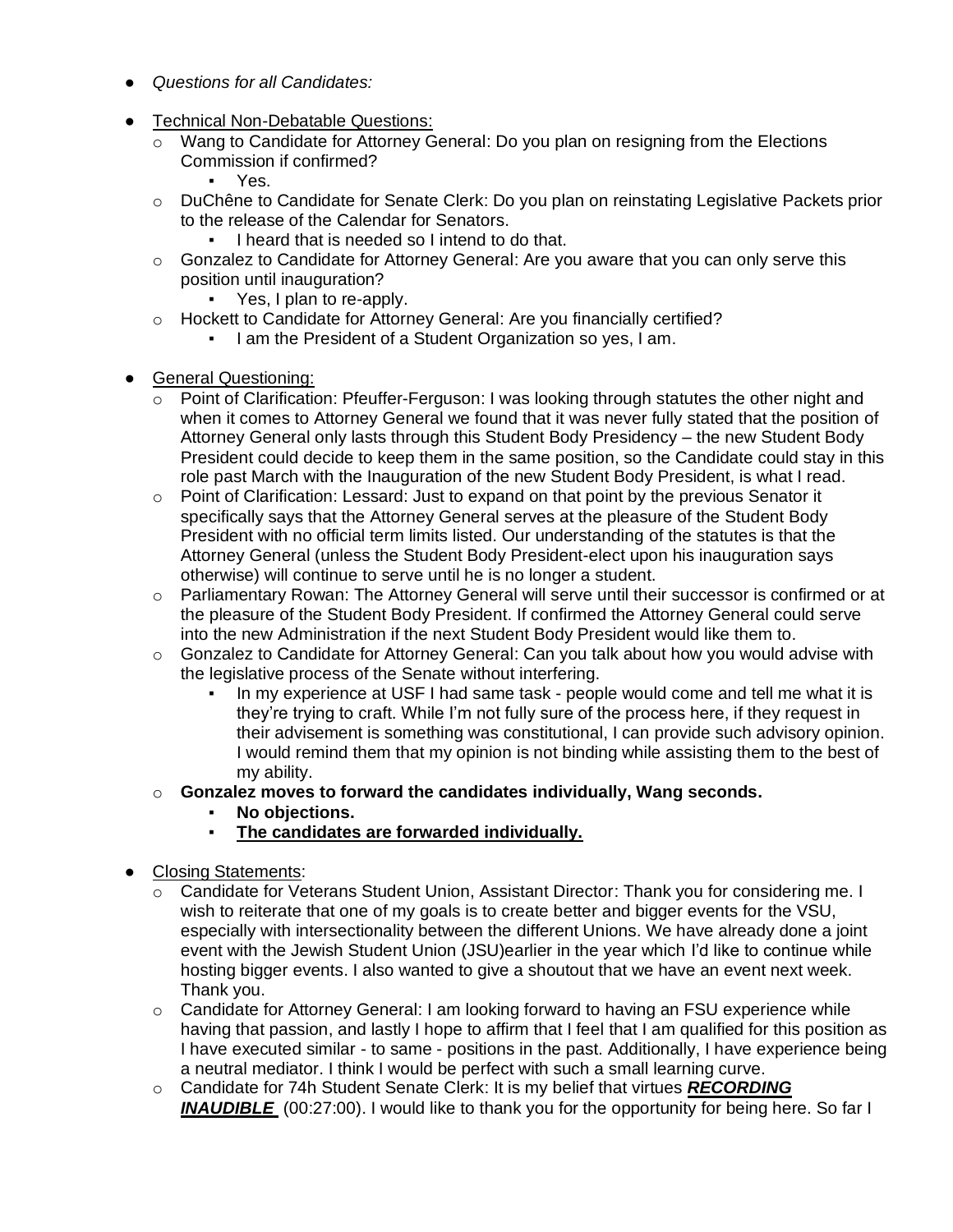have met some fantastic people and hope that I can continue this journey and built some great knowledge. Great job to other candidates. Thank you.

- **Voting Results:**
	- o **Haley Olsen – Veterans Student Union, Assistant Director**
		- **31 yes, 0 no, 0 abstention.**
			- **Passes.**
	- o **Khamisi Thorpe – Attorney General**
		- **29 yes, 0 no, 0 abstentions.**
			- **Passes.**
	- o **Adam Latiff – 74th Student Senate, Clerk**
		- **30 yes, 1 no, 0 abstentions.**
			- **Passes.**
- *Pro-Tempore Nemeth admits the Oath of Office.*

### Consent Calendar:

CR 14 Sponsored by Senator Roy (P) To fund Disc Golf at Florida State University, Filipino Student Association, and Mexican American Student Association.

## ● **Gonzalez moves to approve Consent Resolution 14.**

- o **No objections.**
- o **Consent Resolution 14 is approved.**

#### Bills First Reading:

| <b>Bill 14</b> | Sponsored by Senator Wang & Senator Gonzalez (P) Senator Bettley (Co)<br>Creating a stipulation that only senators financially certified by the time the Budget is<br>voted on may vote on the bill. (Referred to Budget and Judiciary. Passed in<br>Budget 3.1. Judiciary did not meet.)                                                                                                                                                              |
|----------------|--------------------------------------------------------------------------------------------------------------------------------------------------------------------------------------------------------------------------------------------------------------------------------------------------------------------------------------------------------------------------------------------------------------------------------------------------------|
| <b>Bill 15</b> | Sponsored by Senator DuChêne (P) Senators Barker, Beall, Bettley, Bowling, Diaz,<br>Fronczak, Gonzalez, Lessard, Little, Myers, Nemeth, Pfeuffer-Ferguson, Rider,<br>Rivers, Roy, Russell, Stewart, Soares, Suarez, Tsouroukdissian, Tucker, Wang,<br>Weintraub (Co)<br>Increasing internal accountability by closing statutory loopholes surrounding how long<br>Student Senators may remain suspended for not being financially certified. (Referred |
|                | to Judiciary and Rules & Calendar. Judiciary did not meet.)                                                                                                                                                                                                                                                                                                                                                                                            |
| <b>Bill 16</b> | Sponsored by Senator Rivers (P)<br>To transfer the power of Director of Homecoming Chief and Princess to Homecoming<br>Executive Council. Also, to give Homecoming the power of planning Homecoming<br>Chief and Princess Election. (Referred to Student Life and Judiciary. Amended<br>and Tabled in Student Life 2.24.)                                                                                                                              |
| <b>Bill 17</b> | Sponsored by Senator Murray & Senator Suarez (P)<br>Amending the Election Code to expand its enforcement period. (Referred to<br>Judiciary. Judiciary did not meet.)                                                                                                                                                                                                                                                                                   |
| <b>Bill 18</b> | Sponsored by Senator Murray & Senator Suarez (P)                                                                                                                                                                                                                                                                                                                                                                                                       |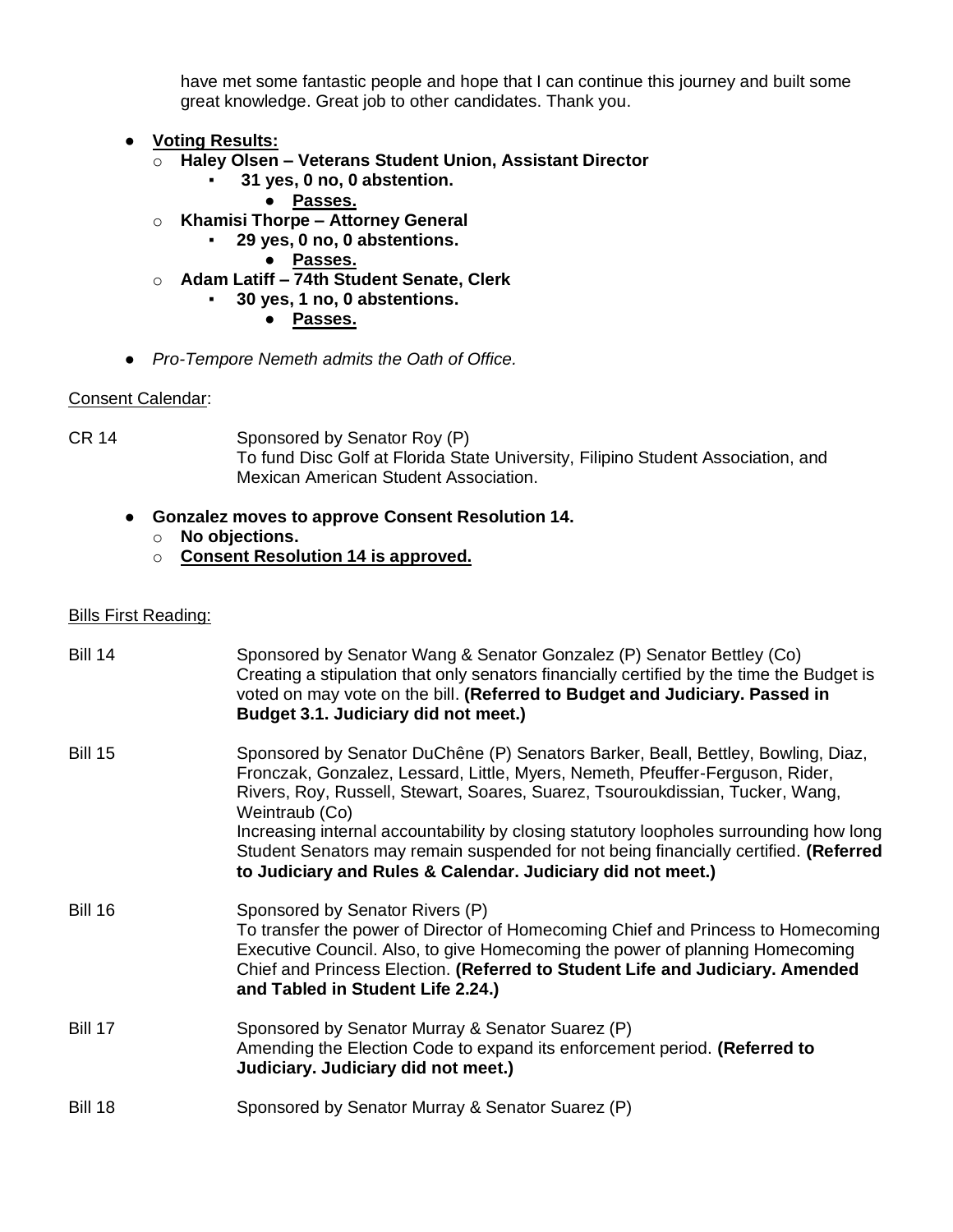|                | To amend the Election Code to release candidates and political parties from legal<br>responsibility when the Supervisor of Elections approves campaign materials and<br>clothing that are later found to be in violation of the Election Code.<br>(Referred to Judiciary. Judiciary did not meet.) |
|----------------|----------------------------------------------------------------------------------------------------------------------------------------------------------------------------------------------------------------------------------------------------------------------------------------------------|
| <b>Bill 19</b> | Sponsored by Senator Murray & Senator Suarez (P)<br>To amend the Election Code to narrow its scope of enforcement to only candidates,<br>political parties, and party members.<br>(Referred to Judiciary. Judiciary did not meet.)                                                                 |
| Bill 20        | Sponsored by Senator Diaz (P) Pfeuffer-Ferguson, Duchêne, Lessard, Drackley (Co)<br>Broadening language relating to the conditions by which a Student Senator may take<br>a summer leave of absence.                                                                                               |
| <b>Bill 21</b> | Sponsored by Senator Diaz (P) Rider, Bowling, Roy, Suarez, Satizabal-Prieto, Garner<br>(Co)<br>Transferring \$2,800 within HLSU to adequately fund their annual gala.                                                                                                                              |
| Bill 22        | Sponsored by Senator Diaz (P) Hunter (Co)<br>Providing temporary relief to HLSU by allowing them more time to appoint executive<br>board members during their 2022-2023 officer transition.                                                                                                        |

- **Diaz moves to be read in entirety and moved to second reading for immediate Senate approval, DuChêne seconds.**
	- o **Gonzalez objects.**
	- o **Diaz does not withdraw.**
	- o **Immediate Vote.**
		- **Voting Results:**
			- **22 yes, 5 no, 3 abstentions.**
			- **Motion passes, Bill 22 will be placed on Second Reading and read in its entirety.**
	- *President Hunter reads Bill 22 in its entirety.*
		- Opening Statement:
			- $\circ$  Diaz: It is unfortunate that I have to bring this Bill to the floor but I want to ensure unlike last year - that the transition to a new HLSU Executive Board is successful. I view the role of an Agency Liaison to be their friend in Senate and ensure they are complying with Statures. Unfortunately I did not catch the Statute that says that applications must be due end of February. I am providing this bill as a solution to that and apologize that this is something I did not catch. I believe that we all make mistakes and that we should solve our mistakes in any way possible, via this bill. As the description says, I have spoken to President Hunter and Parliamentarian Rowan about this. The only thing that really changes is that it allows applications to the HLSU Executive Board to be due – at the latest – by the end of this March. I have gotten assurances from the Senate President and the Student Body President that these Bills will be presented expeditiously. Thank you.
		- Technical Non-Debatable Questions:
			- $\circ$  DuChêne: Is the current HLSU Executive Board not familiar with their Agency Statutes.
				- I am not on the HLSU Executive Board so I cannot speak on their behalf, but what I do know is that I caught this last week on Election Day and was on the phone with them. They are aware of it now.
			- o Gonzalez: Has HLSU already opened applications for Director and Assistant Director?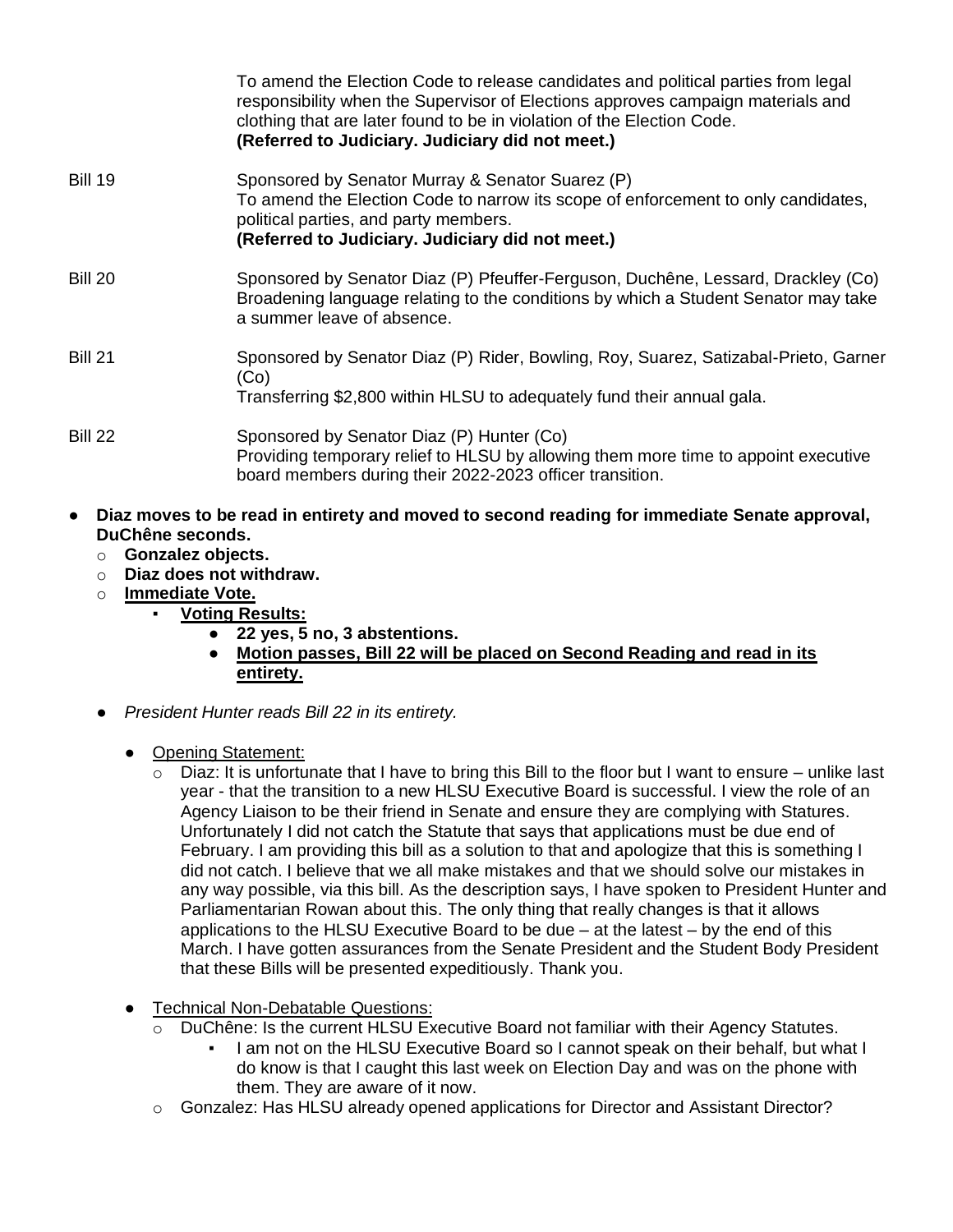- They did and those were closed Monday at midnight in line with what the current Statute says.
- o Bettley: Did the HLSU Director reach out to you?
	- I reached out to them and let them know that I believe that they would be in violation with Statutes.
- o Wang: Given they closed the applications did they receive any applicants?
	- They did receive applications for Director and Assistant Director  $-$  only those two positions
- o Have people applied for Director and Assistant Director already?
	- Yes.
- o DuChêne: Has the current Executive Board expressed to you why they wish to extend the deadline if they have applicants for both positions?
	- The Director, Assistance Director, Treasurer, and Secretary are all *RECORDING INAUDIBLE* (00:49:02). They did not open applications for Treasurer and Secretary. The Bill says applications for all positions.
- $\circ$  Bettley: When they open applications again with this Bill's passage, will they open Director and Assistant Director as well?
	- I can speak with the Parliamentarian in what he believes is constitutional but I have told the Director that she should open applications for all positions.
- First Round of Pro:
	- $\circ$  Point of Clarification: Gonzalez: The sponsor said that applications were closed in-line with Statues where they were actually closed March 1<sup>st</sup>, not in-line with Statutes.
	- $\circ$  Rider: I understand that this is unfortunate, but I am speaking in pro because the sponsor did say that this was a mistake. I see more power in allowing more applicants. I think this would open the floor to more students involved. This allows more students to become involved and help their Executive Board in the future. However, we should still look at violations of Statutes.
	- $\circ$  Pfeuffer-Ferguson: This is only for the positive to make SGA more accessible and to make sure the Executive Board for this agency is the best it can possibly be. We have already seen them do work on-campus. This is not harming anyone, rather allowing them to better themselves and the campus community. I will be voting yes and encourage others to as well.
	- $\circ$  Point of Information: Wang: Considering this Bill has sunset language which will cease to be in effect on May 31<sup>st</sup>, why did you put sunset language when this Executive Board would have one less day than a full month than the other Executive Boards?
		- These are only temporary solutions. I do not want to make permanent fixes to HLSU Statutes until we get recommendations from the commissions.
	- $\circ$  Point of Information: Bettley: After all these positions are filled, you will then be putting back the original Statues?
		- Correct, on June 1<sup>st</sup> the Statutes will revert back to what they currently are. Over the summer I will make it my personal mission to prevent what happened last year from happening again and to prevent a Bill like this from ever being needed again.
	- $\circ$  Point of Information: Gonzalez: Since sunset language applies to everything in this Bill, why make grammatical corrections that you made?
		- I believe that this is what the typical process for forwarding to the Senate is. I would be happy to entertain an amendment.
	- $\circ$  Point of Information: Gonzalez: On May 31<sup>st</sup> these changes all go back go back so why add them (Referring to Number Two)?
		- I don't want anyone to question the constitutionality and believe that this is a more typical process in-line with Statutes.
	- $\circ$  Point of Information: Gonzalez to Hunter: Let's say applications close May 31<sup>st</sup>, is that all this is saying. If these positions aren't confirmed by May  $31<sup>st</sup>$  doesn't the previous language then apply?
		- Yes.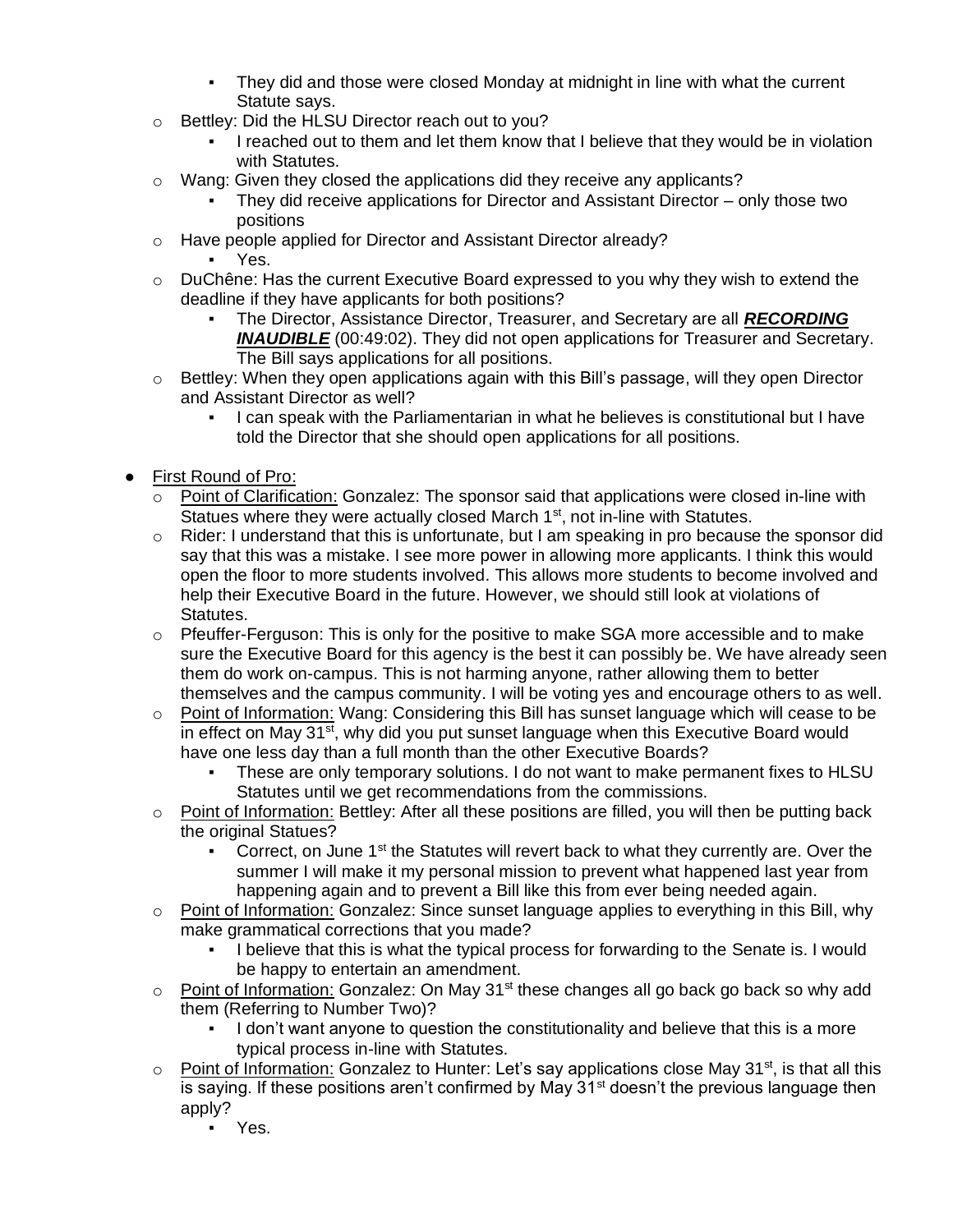- o DuChêne I'll be voting for this because I want HLSU to be successful and have a full Executive Board, but I also want to have a huge asterisk as it is so important that our agencies understand their Statutes, and I say that coming from an agency before I was in Senate – I did not know enough about the Pride Statutes, and that is a problem across the agencies. There shouldn't be an excuse for this. This shouldn't be the liaison's responsibility.
- o B. Suarez: This is something great that Vice Chair Diaz has caught that gives HLSU an extension. Why not allow them to be uplifted?
- $\circ$  Lessard: On July 21<sup>st</sup> last summer, I was a big supporter of fighting for HLSU. This is a great way to give them a sort of 'Band-Aid' while we fix their statutes so we don't deal with another situation like we had on July  $21<sup>st</sup>$  of last summer.
- First Round of Con:
	- o Point of Information: Bettley: The people that already applied, were there applications aligned with Statutes?
		- I don't have access to those applications, so I do not have access to when they were submitted.
	- $\circ$  Gonzalez: I will be voting yes however I am opposed to this Bill because when HLSU didn't have a liaison, I reached out to every single agency – including HLSU - and I told them that I knew there Statutes did not align with what their current processes were, which I knew as I was a part of the Executive Board. I was willing to change it but never got a response. I don't like that we're assuming they didn't know or that this wasn't an issue they could fix, because I reached out to them months ago and they did not responds. I also don't like that the Senate is being pushed into a corner where they have to pass this as Statutes have already been violated. I will vote yes because we have to, but don't enjoy feeling like we have to.
	- $\circ$  Bettley: I am also voting yes but my main concern is that people have already applied for Director and Assistant Director, and if those people knew the application deadline and submitted it, other people now have a greater opportunity with an entire month with the same chance as the first applicants. I know this needs to happen.
	- $\circ$  Point of Information: Lessard: Do we know that if the applications for the people who have applied for Director and Assistant Director are going to be grandfathered in or will they have to re-apply?
		- The changes that I'm making to the Statutes say that applications must be publicly released in the Spring semester. I would suppose that this would be up to interpretation. If those applicants need to re-apply within this new timeframe so be it. However I am writing it to say that they must have them open in the spring semester.
	- $\circ$  Point of Clarification: President Hunter: I am almost certain those applications will be considered. No one will be punished from the language of this Bill.
	- o **Wang moves to call the question, Gonzalez seconds.**
		- **No objections.**
		- **The question is called.**
- **Closing Statement:** 
	- $\circ$  Diaz: I completely empathize and agree with what the speakers in con said. I do not like that I have to force a Bill onto the Floor tonight. I do not like not having to follow the proper procedure. This is fully constitutional and a temporary fix. I was able to spot it last week and realized they would not have enough time and wanted to propose this temporary Statutory change to allow this transition to be extended. I'll reiterate that over the summer I plan on proposing permanent Statutory changes. Thank you.
- **Voting Results:**
	- o 27 yes, 1 no, 2 abstentions.
	- o **Bill 22 passes.**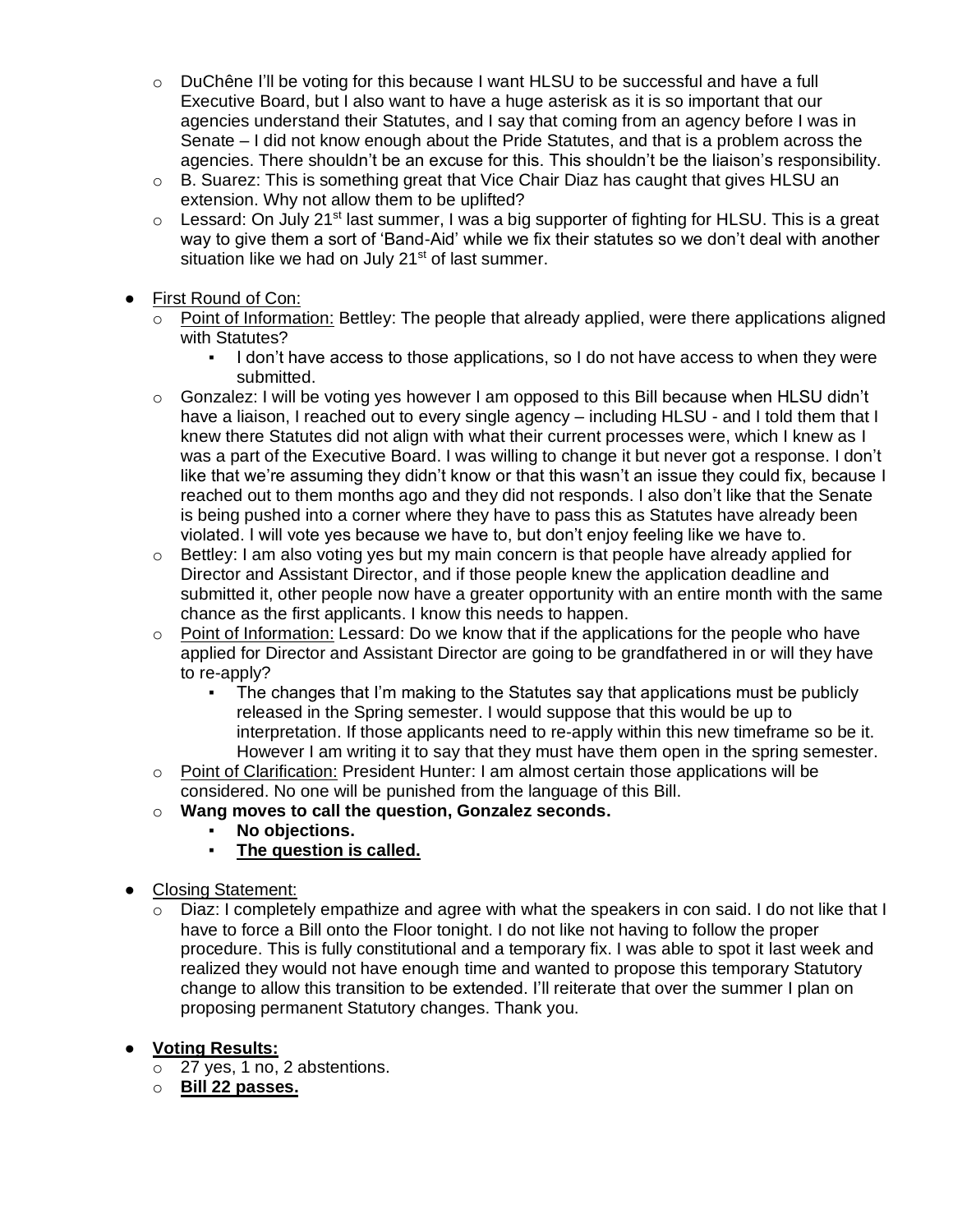Bill 23 Sponsored by Senator Suarez and Senator Wells (P) Murray (Co) To allow first-year college students to represent the college of undergraduate studies despite being enrolled in their University Division.

### Bills Second Reading:

Bill 12 Sponsored by Senator Gonzalez & Senator Wang (P) Revising the statute regarding the amount of money that shall be funded to an organization in the category of lodging. **(Referred to Student Life, Finance, and Judiciary. Passed in Student Life 2.17. Finance did not meet 2.22. Tabled in Finance 2.23.)**

### Constitutional Amendments:

- Resolutions:
- Resolution 9 Sponsored by Senator Roy (P) Rules of Procedure Changes regarding masks and Zoom cameras. **(Referred to Rules and Calendar. Tabled in Rules and Calendar 2.9. 2.16 2.22.)**
- Resolution 14 Sponsored by Senator Lessard (P) Russell (Co) Proposed changes to Rule 13 regarding excused and unexcused absences, what is considered an excused absence, and changes to the allotted numbers of absences a Senator is given. **(Referred to Rules and Calendar. Tabled in Rules and Calendar 2.22. Amended and Passed in Rules & Calendar 3.2.)**
	- Opening Statements:
		- o Lessard: Fronczak will be taking the lead for a second.
		- o Fronczak: Currently all absences are considered to be a full absence on a Senators record whether it is excused or not. This takes away the incentive to properly label if absence is excused or not and file it with Pro-Tempore Nemeth. This will put excused absences as a half absence thus providing more reason to properly note your type of absence. This will also lower the amount of absences in general to five.
	- Technical Non-Debatable Questions**:**
		- o Betley: The total number of absences will be reduced?
			- Lessard: Yes, however because we are allotting excused absences as a half-absence, if every one of the Senators absences is excused, they will technically have ten absences instead of seven.
	- First Round of Pro:
		- o DuChêne: This is a great bill for student artists specifically. Being cast for a musical that ran for two weeks in the fall, and another that ran for two weeks in the spring. I have to worry about being suspended and potentially referred for impeachment purely based off the fact I have a mandatory performance. I am lucky that I only had two absences this semester as my Committee assignments did not interfere with my call times. But for Newsies they did, so I had four absences for Newsies. This would make all excused absences for student artists as half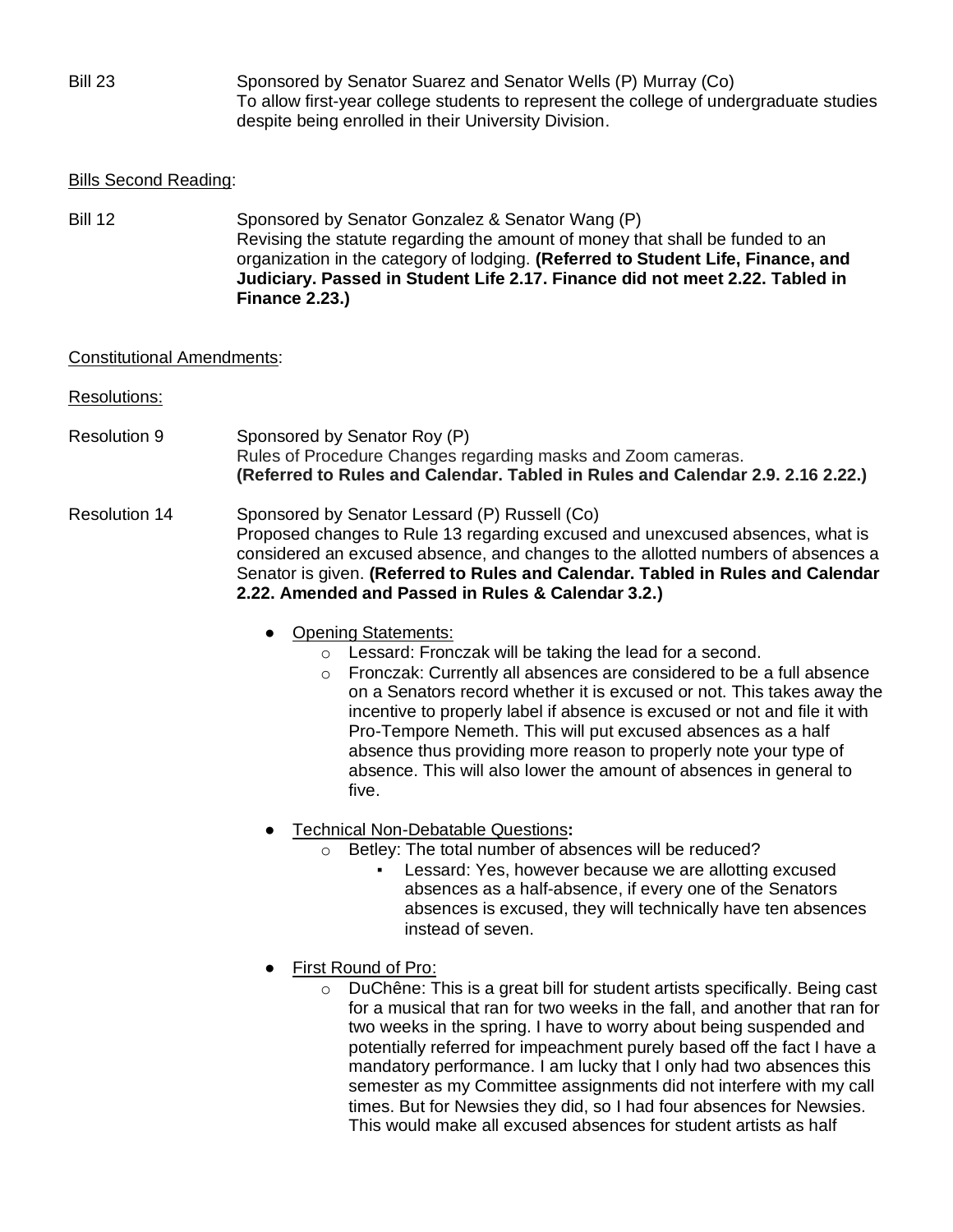absences. Thus, if every single one of my absences was excused I would get actually get ten instead of seven meaning that I wont have to worry about participating in my college as required to do, while risking my position in Senate. This is great.

- o Point of Information: Bettley: Are excused absences is still in alignment with university policy?
	- Yes, it's listed under rule 13.9.
- o Pfeuffer-Ferguson: Going off of what previous Senators said, this is a great thing for someone going through something at the time. Having to miss Senate shouldn't always have to be at the forefront of our minds. This allows for us to worry less about this factor. There are things that are happening beyond extracurriculars into classes as well that sometimes we need to focus on. I think a lot of us in here don't need to worry about losing two absences as a lot of us are dedicated to these Chambers and would have a reason.
- o **Gonzalez moves to amend 13.4 Line Two to add "is" in place of "in" and on 13.4 Line Three strike out "in," Tucker seconds.**
	- **Authors find it friendly.**
	- **Amendment adopted.**
- o Bettley: This is great. Especially as we are still in a pandemic or if you have some sort of preexisting condition - you shouldn't feel like being capable of being impeached or suspended due to illness. This has more accountability for those who do have unexcused absences. This will make it easier to see a distinction and encourage an excited chamber.
- o B. Suarez: Knowing that unexcused absences weren't a thing was a turn-off. I don't think we should punish somebody being in fine arts, as in Chair DuChêne's case. Why penalize someone for doing what they have to do?
- o **Gonzalez moves to strike 'in its entirety' on Lines Two and Three, Diaz seconds.**
	- **Authors find it unfriendly.**
	- **Gonzalez does not withdraw.**
- o Point of Information to President Hunter: Gonzalez: I would like to know why the sponsors don't find it friendly?
	- President Hunter: Deferred to Sponsors.
	- Lessard: Rule 13.5 A states that Senators who are not present during the Initial Roll Call are marked as tardy and must checkin with the presiding Officer upon entry to the Meeting. 13.5 says it counts as a half-absence. I want to keep it 'in its entirety' as if they're missing an entire meeting an it's excused they must incur that full absence but if it's just being late they will only incur a half absence, and I just want to keep that clear.
- *Senate moves to Debate on the Amendment.*
	- Opening Statement:
		- o **Gonzalez withdraws Amendment.**
- Senate moves back to Debate on Resolution 14.
	- Point of Information: Gonzalez: When you say 'listed in this rule in its entirety,' are you talking about the entirety of Rule 13?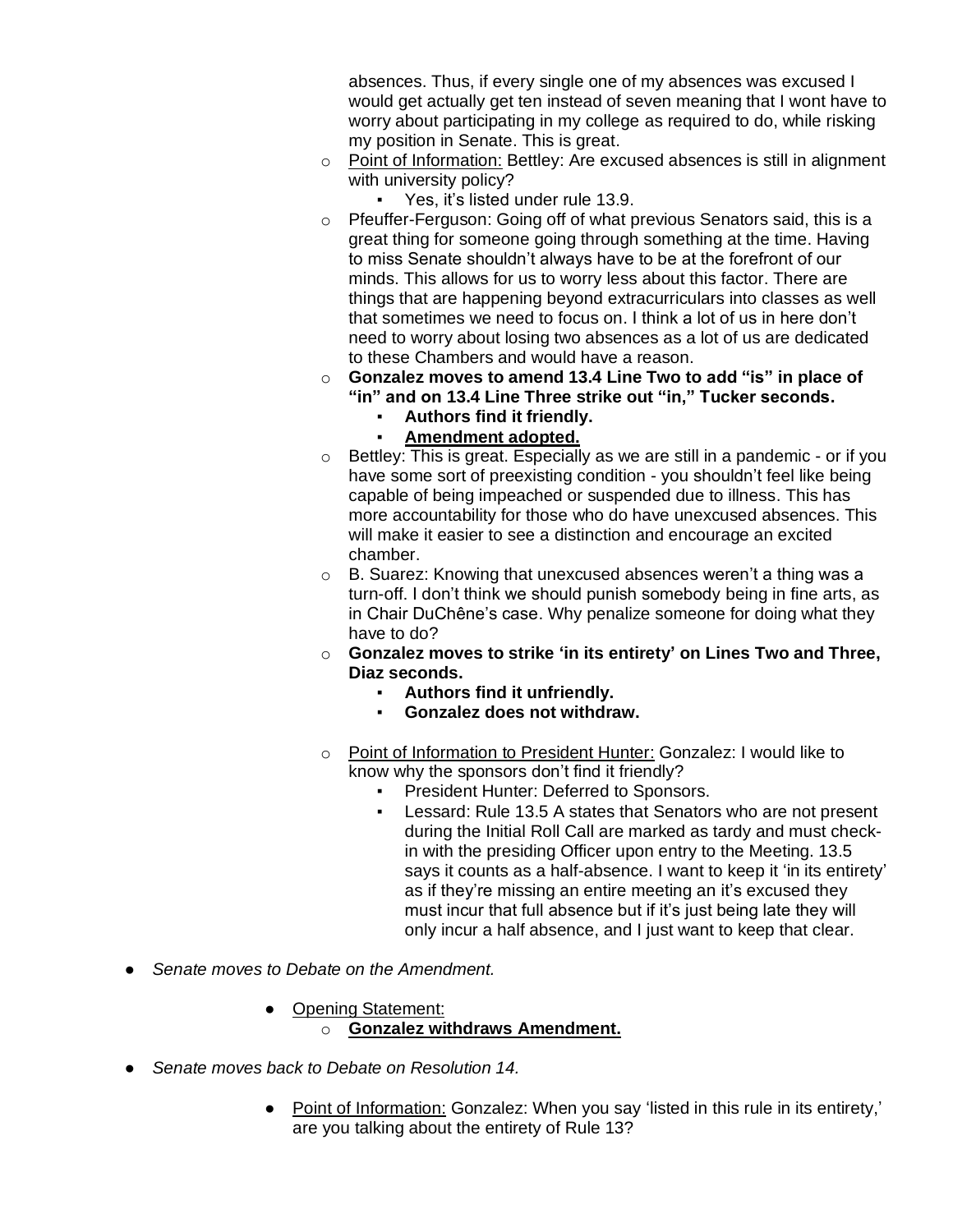- $\circ$  No, I'm talking about the entirety of the Meeting.
- Point of Clarification: President Hunter: I would be coconscious of the ambiguity in the sentence as it can be interpreted as either the Rule and/or the Meeting in its entirety.
- Point of Information: Gonzalez: Would you be friendly to striking 'in this rule' instead of 'in its entirety'?
	- o Yes, I just want it known that we are talking about entire meetings.
- **Gonzalez moves to strike in 'this rule' in both sentences, Bell seconds.**
	- o **No objections.**
	- o **Authors find it friendly.**
	- o **Amendment adopted.**
- First Round of Con:
	- o No speakers.
	- o **Wang moves to call the question, Gonzalez seconds.**
		- No objections.
			- **The question is called.**
- Closing Statement:
	- o Fronczak: Thank you to the Senators who supported this tonight. This doesn't change what absences are however creates divide in the types of absences. It further creates an incentive not to punish those who have a reason not to be in Senate. If you have a legitimate this makes absences much more lenient.
	- o Lessard: I appreciate everyone's due-diligence and Pro Tempore Nemeth's extra work counting half-absences instead of just whole absences. This will benefit our performing students and anybody who has any presentation/performance-type aspect to their major. Thank you for your time.
- **Voting Results:**
	- o **30 yes, 0 no, 0 abstentions.**
	- o **Resolution 14 passes.**
- Resolution 17 Sponsored by Senator Duchêne & Senator Pfeuffer-Ferguson (P) Bettley, Diaz, Gonzalez, Little, Myers, Rivers, Russell, Wang (Co) Condemning the passage of the Florida Legislature's "Don't Say Gay" bill, and reaffirming our support for the LGBTQ+ community. **(Referred to Student Life and Rules & Calendar. Passed in Student Life 2.24. Amended and Passed in Rules and Calendar 3.2)**
	- Opening Statement:
		- o DuChêne: This resolution condemns the passage of the Florida Legislature's 'Don't Say Gay Bill,' otherwise known as HB1557 Essentially, for me this isn't political as much as it is reaffirming support for communities that exist on this campus at Florida State University. I have spoken to the Pride Student Union Director and she is thrilled with this legislation. This Bill is moving through the Florida Senate right now and is extremely harmful and casts LGBTQ+ individuals as 'out of the ordinary,' which is completely inappropriate. We have LGBTQ+ parents on this campus as faculty and students. Being so close to the State Capitol makes it important that we keep an eye on the State Legislature and how it affects people on our campus. This had to go through the Rules Committee because it uses specific language that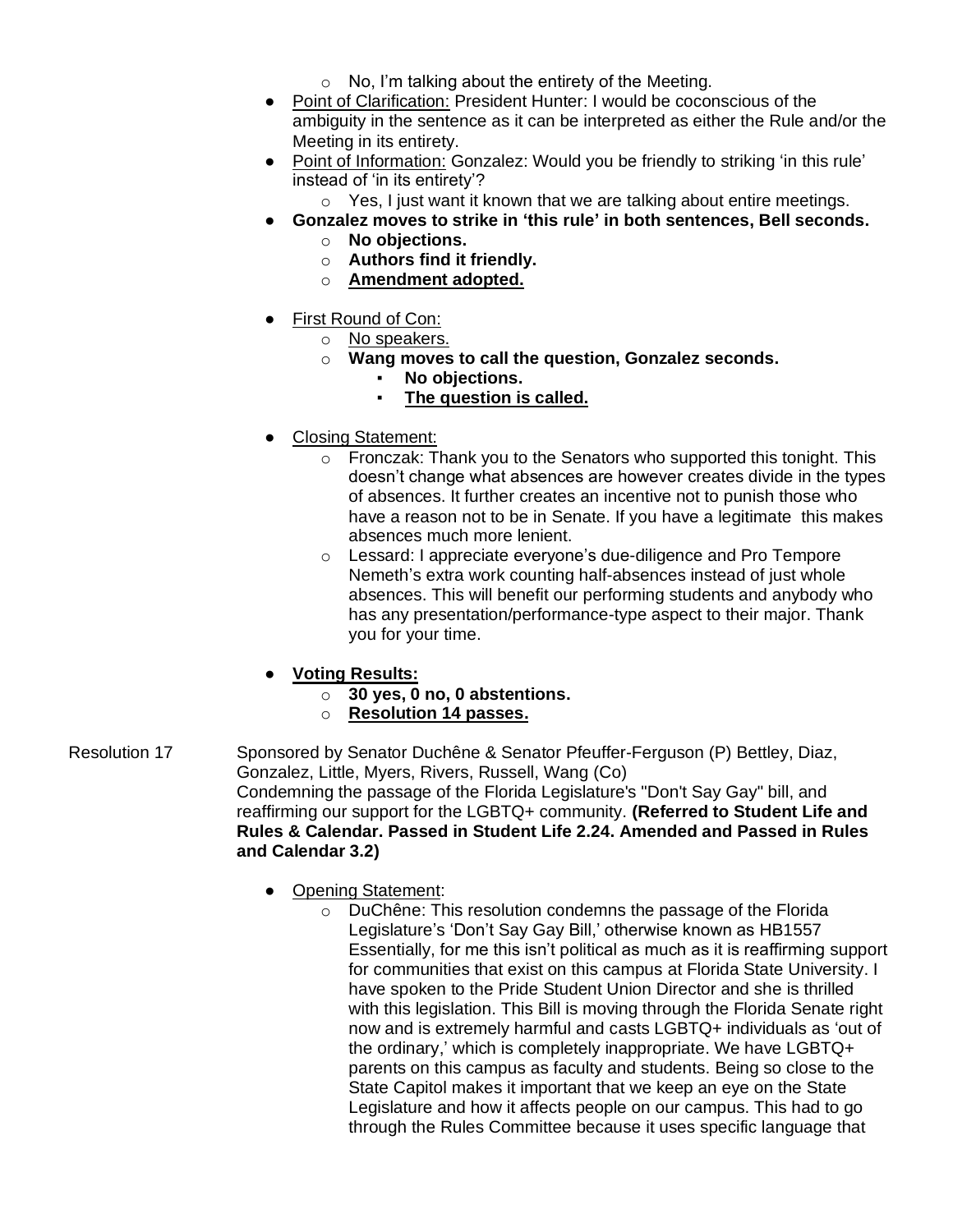condemns – which I am prepared to defend in any way if it's challenged. Thank you.

- Technical Non-Debatable Questions:
	- o No speakers.
- **First Round of Pro:** 
	- o Diaz: This bill in the Florida Senate is quite disgusting. To say that LGBTQ+ Floridians in any way are different is something I view to be reprehensible. The only purpose of the Bill (HB1557) is to seek the erasure of LGBTQ+ history from the classroom, which I don't believe we should stay silent on as an entity. I will be voting in support of this Bill.
	- o Bettley: I've had multiple people come up to me in the last week saying that Senate doesn't impact them and don't think it matters. I believe that this is one way we can prove that we are trying to support students on campus – they should not feel out of the ordinary. We have students that are LGBTQ+ on this campus. To make them not acknowledged in our chambers would be problematic. This Bill needs to happen.
	- o Point of Information: Tucker: If this legislation passes, are there any physical ways we can support LGBTQ+ communities on campus?
		- I appreciate the question. Absolutely the Pride Student Union is the organization dedicated to advocating for LGBTQ+ people on this campus so I think the Senate's continued support for the Pride Student Union is the best way to accomplish this. Also being loud for students and keeping an eye on what is happening in our communities, on legislation like this, and talking to those in your colleges especially as LGBTQ+ people exist in your college. Check in on those people - ask what their needs are and if they feel supported - I think is the best way that we can work as Senators to support our students.
- First Round of Con:
	- o No speakers.
	- o **Diaz moves to call the question, B. Suarez seconds.**
		- **Gonzalez objects**
			- **Diaz withdraws.**
	- o **Gonzalez moves to call the question by Roll Call Vote, Rivers seconds.**
		- **Lessard objects.**
		- **Gonzalez does not withdraw.**
			- **Voting Results on Motion:** 
				- o **14 yes, 14 no, 2 abstentions.**
			- o **Motion fails.**
	- o **Gonzalez moves to call the question, B. Suarez seconds.**
		- No objections.
		- **The question is called.**
- Closing Statement:
	- o DuChêne: I would like to reiterate that this Resolution does not inject politics into this body at all. I did my due diligence with this Resolution - I checked with Student Organizations, I checked with the Pride Student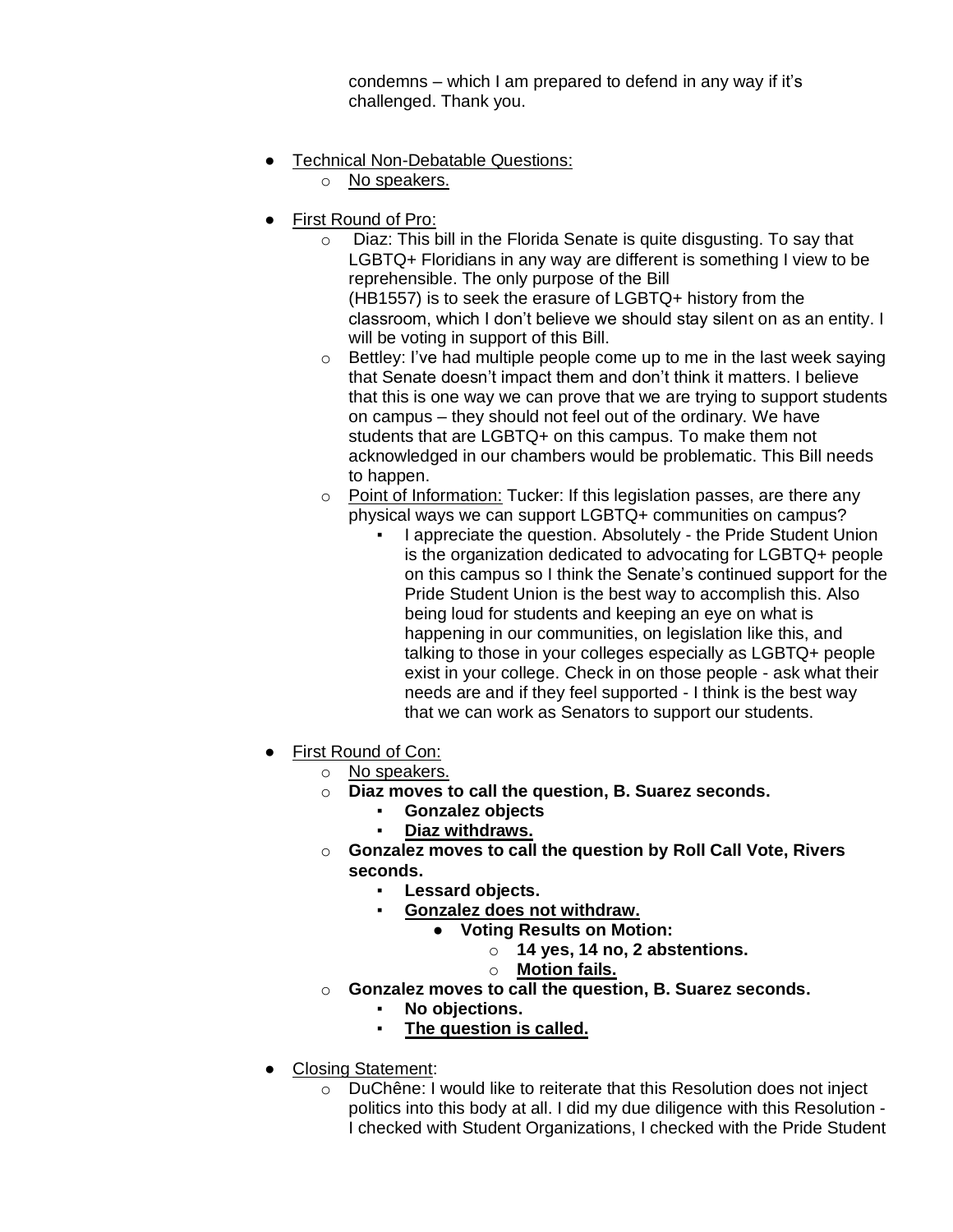Union, and I included statistics on why the LGBTQ+ youth in this country and state are at a particular risk. If you do your own research, you will discover there are anti-LGBTQ+ bills in legislators across the country. However, Florida's is the most radical and most reckless. The lack of consultation with the medical community in this Bill, the lack of consultation with the education community in this Bill – whom it directly affects – make this Bill completely reckless. Amendments that make this terrible Bill slightly better have failed and even though there are plenty of LGBTQ+ legislators across the country passing bills that they think will be better for their values, Florida decided to go for the bottom of the barrel, and even if you read the Bill it is an extremely horrendous Bill that is going to kill kids – and I don't say that lightly. It's going to kill kills. Over 115 physicians in the state of Florida have expressed that exact same sentiment. This is going to kill kids, silence teachers, silence students, and silence parents who are LGBTQ+. The official name of this Bill is "Parental Rights In Education." The parental rights that this bill ignores are the parental rights of LGBTQ+ parents. I want to reaffirm this Body's support for LGBTQ+ students, parents, children, and everybody on this campus and beyond. We have a unique obligation to do so as we are a ten-minute walk from the State Capitol. I will be honest I do wish this was going to a voice vote, I will be reading the vote report, and I will be taking note. This Bill's passage in the Florida Legislature is dangerous. I want to reiterate that I do not care if you are conservative or liberal – this (Bill in Florida State University Senate) is not a political bill, it is expressing our support for the lives and well-being of children, students, and faculty at Florida State University and those across the country.

- **Voting Results:**
	- o **26 yes, 0 no, 4 abstentions.**
	- o **Resolution 17 passes.**
- **Gonzalez calls for a Division of the Assembly, Rivers seconds.**
	- o **Voting Results:**
		- **<u>Voice vote passes by show of hands.</u>**
	- o **Senate moves into a voice vote in a Division of the Assembly.**
- Senate moves into a Division of the Assembly.
	- **Voting Results on Resolution 17 via a Division of the Assembly (as proven via image taken by Pro-Tempore Nemeth).**
		- o **27 yes.**
		- o **0 no.**
		- o **3 abstentions.**
		- o **Resolution 17 passes, again.**

Resolution 18 Sponsored by Senator Murray & Senator Suarez (P) Wells (Co) To give an option for Statements of Dissent to be read aloud during Student Senate meetings. **(Referred to Rules & Calendar. Tabled in Rules & Calendar 3.2)**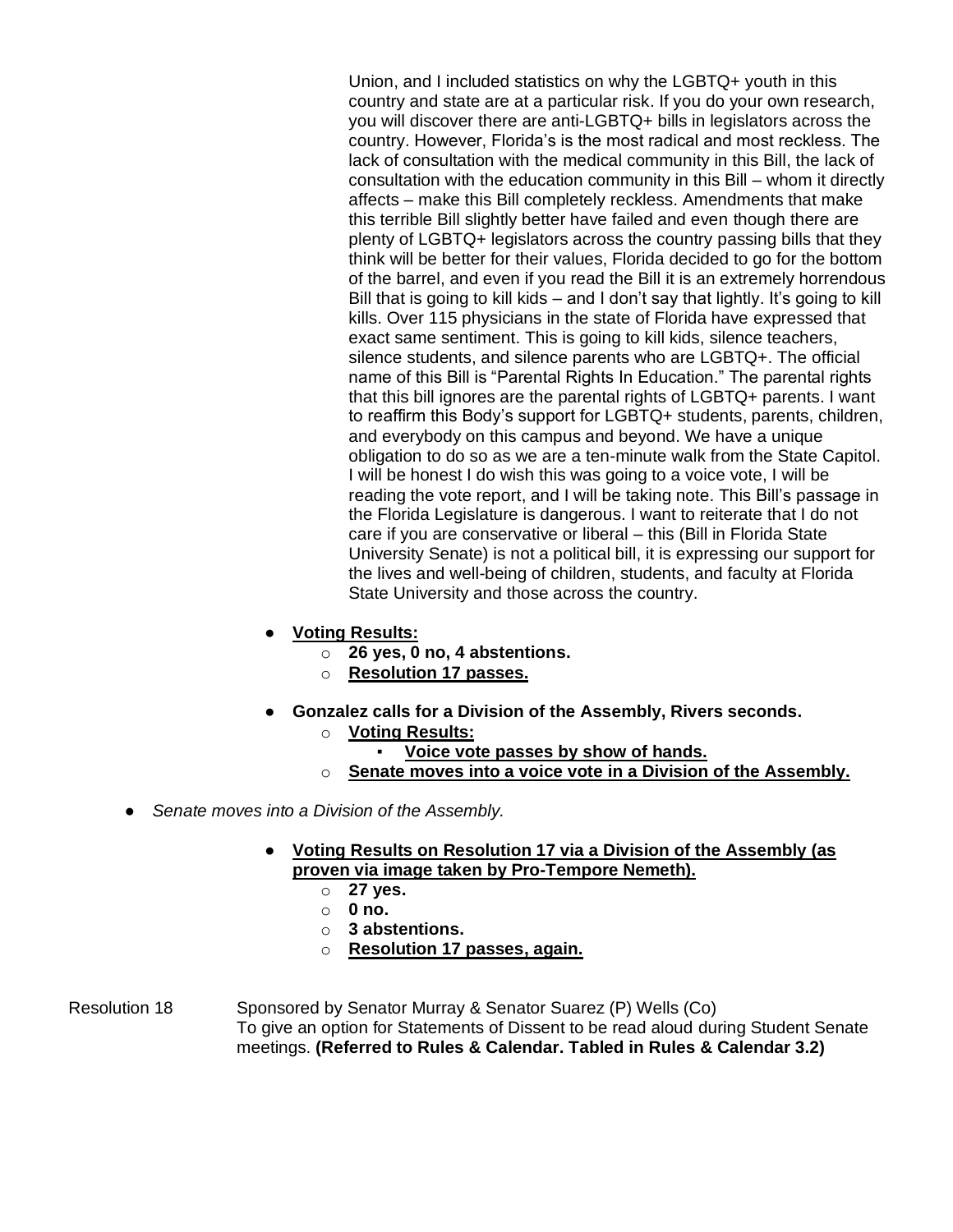### Unfinished Business: None.

#### Statements of Dissent:

- **DuChêne wishes to lodge a Statement of Dissent:**
	- $\circ$  LGBTQ+ children and families everywhere through the passage of Resolution 15, a resolution condemning the Florida State Legislature's passage of HB 1557 / SB 1834 – a radical, dangerous, and reckless bill that aims to erase LGBTQ+ identities from Florida classrooms. For me, a gay student artist who got his start in SGA in the Pride Student Union, this resolution was a no-brainer. It was the natural response to an egregious attack on children and on my community. In both committee stops and on the Senate floor this evening this resolution sailed to final passage with overwhelming support from friends and colleagues. Despite this, I cannot feel wholly content this evening. Tonight, three Senators formally abstained from voting on this Resolution. This statement of dissent is not prompted by any of them. This statement is written in response to my colleague who, when it came time to divide the Senate and vote publicly on the question, got up and left the chamber instead. Though they had already refused to vote through the electronic voting system, now, through a division of the assembly, came a time when they would be publicly called to rise and lay bare their point of view, or lack thereof. Rather than face their colleagues with the full force of their conviction, this member chose cowardice. They turned their back and walked out. Is it not the job of a Student Senator to, at the very least, take a vote when one is called? I wish I could say that this was the member's first display of cowardice in reference to this legislation. Weeks ago, I enthusiastically offered this same member a place as a cosponsor. They responded by asking for the bill text; when it was sent to them, I was met by radio silence. I never heard a 'yes' or a 'no' and haven't heard from them since. Now *twice*, a member of this Student Senate (who has attempted to position themselves not just as a leader of a campus political party, but as a passionate advocate for those under attack by our country's systems) has refused to face their colleagues as they turn down an opportunity to speak up for a community under threat. I would like to make one thing abundantly clear: *I take no issue with abstaining from any vote.* I merely ask that members have the conviction to face the people with whom they refuse to take a side. There are several reasons one might abstain from a vote – perhaps a conflict of interest, a moral dilemma, or a desire to not divulge one's opinion on a certain issue. To my three colleagues who engaged in their right to formally abstain, and to my "friend" who was too fragile to face their peers, I ask this: What about my identity presents a conflict of interest to you? What about the ability of children to freely talk about their LGBTQ+ parents constitutes a moral dilemma? What do you wish not to divulge about your opinions on whether school districts should be legally mandated to out children to their parents, or on whether our Student Senate enthusiastically supports our Pride Student Union, or on whether we commit to combatting the tragically high rates of suicide among LGBTQ+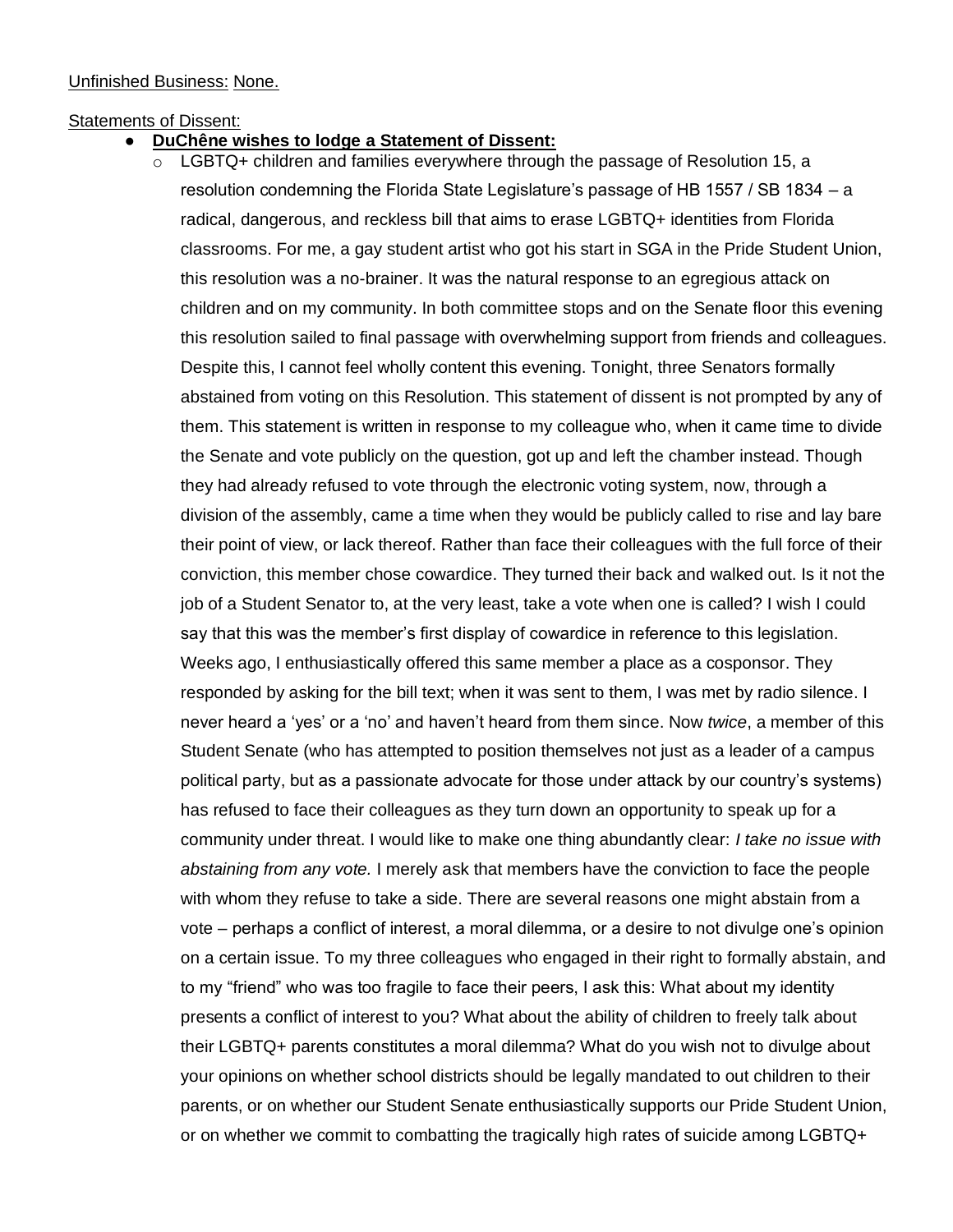youth? As the Most Reverend Desmond Tutu said, "if you are neutral in situations of injustice, you have chosen the side of the oppressor." In 2022, it is time for *one hundred percent* of this Student Senate to stand up for what is right and just. It is time for *one hundred percent* of this Student Senate to stand up for *one hundred percent* of the students on this campus. At the very least, it is time for those who refuse to defend the most vulnerable to stand up and actually face the folks who do.

## New Business:

- February Senator of the Month
	- o **Gonzalez moves to open Floor for nominations of February Senator of the Month, Bell seconds.**
		- **No objections.**
		- **The Floor for nominations of February Senator of the Month is opened.**
	- o **Pfeuffer-Feguson nominates Chair DuChêne, Gonzalez seconds.**
		- **DuChêne accepts.**
	- o **Gonzalez nominates Chair Myers, Rivers seconds.**
		- **Myers accepts.**
	- o **B. Suarez nominates Chair Rider, Bell seconds.**
		- Rider accepts.
	- o **Tucker nominates Senator Diaz, Rivers seconds.**
		- **Diaz accepts.**
	- o **Gonzalez moves to close the Floor for nominations of February Senator of the Month, Wang seconds.**
		- No objections.
		- The Floor for nominations of February Senator of the Month is closed.
	- o **Voting Results via Secret Ballot:**
		- **Chair DuChêne wins February Senator of the Month via Secret Ballot.**
- *DuChênce is elected as Senator of the Month for February 2022.*

### Closing Announcements:

- DuChêne: There is still programing happening in the School of Theatre 'Men On Boats' is happening and has five more performances after tonight. Coming up in the School of Dance is 'Days of Dance.' I hope you all can make it, thank you.
- Pfeuffer-Ferguson: We have this whole week of programing from the Student Government Association to go, and participate across campus. Show your love across campus. Please show up to all of these events.

### Officer Announcements:

- Clerk Latiff: Thank you everyone.
- Historian Cofer: I know I'm still relatively new so if anyone has any recommendations or improvements, they would like seen on the Senate Minutes I would greatly appreciate it. Thank you.